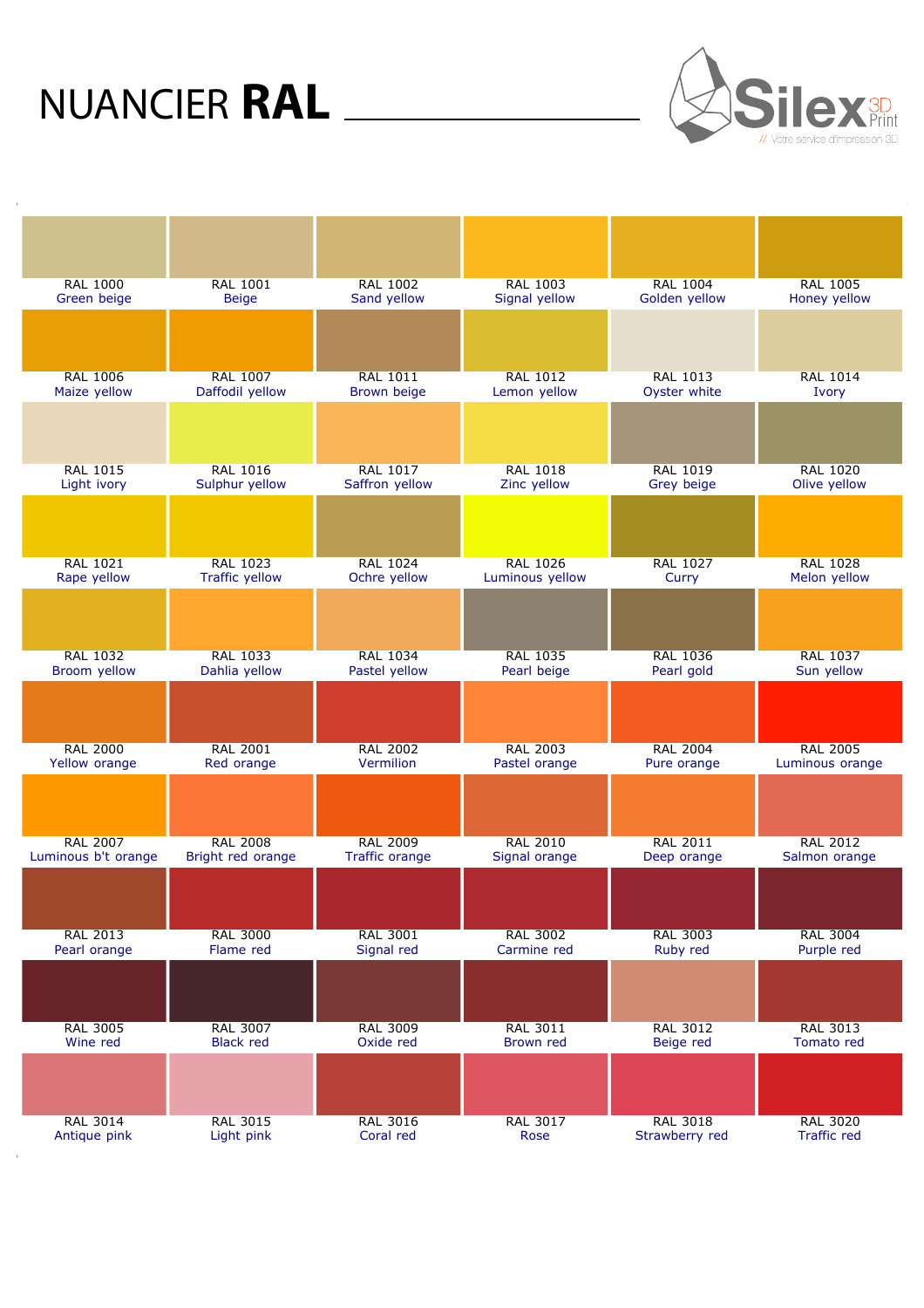

| <b>RAL 3022</b>   | <b>RAL 3024</b>    | <b>RAL 3026</b>       | <b>RAL 3027</b>    | <b>RAL 3028</b>         | <b>RAL 3031</b>     |
|-------------------|--------------------|-----------------------|--------------------|-------------------------|---------------------|
| Salmon pink       | Luminous red       | Luminous bright red   | Raspberry red      | Pure red                | Orient red          |
|                   |                    |                       |                    |                         |                     |
| <b>RAL 3032</b>   | <b>RAL 3033</b>    | <b>RAL 4001</b>       | <b>RAL 4002</b>    | <b>RAL 4003</b>         | <b>RAL 4004</b>     |
| Pearl ruby red    | Pearl pink         | Red lilac             | Red violet         | <b>Heather violet</b>   | Claret violet       |
|                   |                    |                       |                    |                         |                     |
| <b>RAL 4005</b>   | <b>RAL 4006</b>    | <b>RAL 4007</b>       | <b>RAL 4008</b>    | <b>RAL 4009</b>         | <b>RAL 4010</b>     |
| <b>Blue lilac</b> | Traffic purple     | Purple violet         | Signal violet      | Pastel violet           | Telemagenta         |
|                   |                    |                       |                    |                         |                     |
| <b>RAL 4011</b>   | <b>RAL 4012</b>    | <b>RAL 5000</b>       | <b>RAL 5001</b>    | <b>RAL 5002</b>         | <b>RAL 5003</b>     |
| Pearl violet      | Pearl blackberry   | Violet blue           | Green blue         | <b>Ultramarine blue</b> | Sapphire blue       |
|                   |                    |                       |                    |                         |                     |
| <b>RAL 5004</b>   | <b>RAL 5005</b>    | <b>RAL 5007</b>       | <b>RAL 5008</b>    | <b>RAL 5009</b>         | <b>RAL 5010</b>     |
| <b>Black blue</b> | Signal blue        | <b>Brilliant blue</b> | Grey blue          | Azure blue              | <b>Gentian blue</b> |
|                   |                    |                       |                    |                         |                     |
| <b>RAL 5011</b>   | <b>RAL 5012</b>    | <b>RAL 5013</b>       | <b>RAL 5014</b>    | <b>RAL 5015</b>         | <b>RAL 5017</b>     |
| <b>Steel blue</b> | Light blue         | Cobalt blue           | Pigeon blue        | Sky blue                | <b>Traffic blue</b> |
|                   |                    |                       |                    |                         |                     |
| <b>RAL 5018</b>   | <b>RAL 5019</b>    | <b>RAL 5020</b>       | <b>RAL 5021</b>    | <b>RAL 5022</b>         | <b>RAL 5023</b>     |
| Turquoise blue    | Capri blue         | Ocean blue            | Water blue         | Night blue              | <b>Distant blue</b> |
|                   |                    |                       |                    |                         |                     |
| <b>RAL 5024</b>   | <b>RAL 5025</b>    | <b>RAL 5026</b>       | <b>RAL 6000</b>    | <b>RAL 6001</b>         | <b>RAL 6002</b>     |
| Pastel blue       | Pearl gentian blue | Pearl night blue      | Patina green       | Emerald green           | Leaf green          |
|                   |                    |                       |                    |                         |                     |
| <b>RAL 6003</b>   | <b>RAL 6004</b>    | <b>RAL 6005</b>       | <b>RAL 6006</b>    | <b>RAL 6007</b>         | <b>RAL 6008</b>     |
| Olive green       | Blue green         | Moss green            | Grey olive         | Bottle green            | Brown green         |
|                   |                    |                       |                    |                         |                     |
| <b>RAL 6009</b>   | <b>RAL 6010</b>    | <b>RAL 6011</b>       | <b>RAL 6012</b>    | <b>RAL 6013</b>         | <b>RAL 6014</b>     |
| Fir green         | Grass green        | Reseda green          | <b>Black green</b> | Reed green              | Yellow olive        |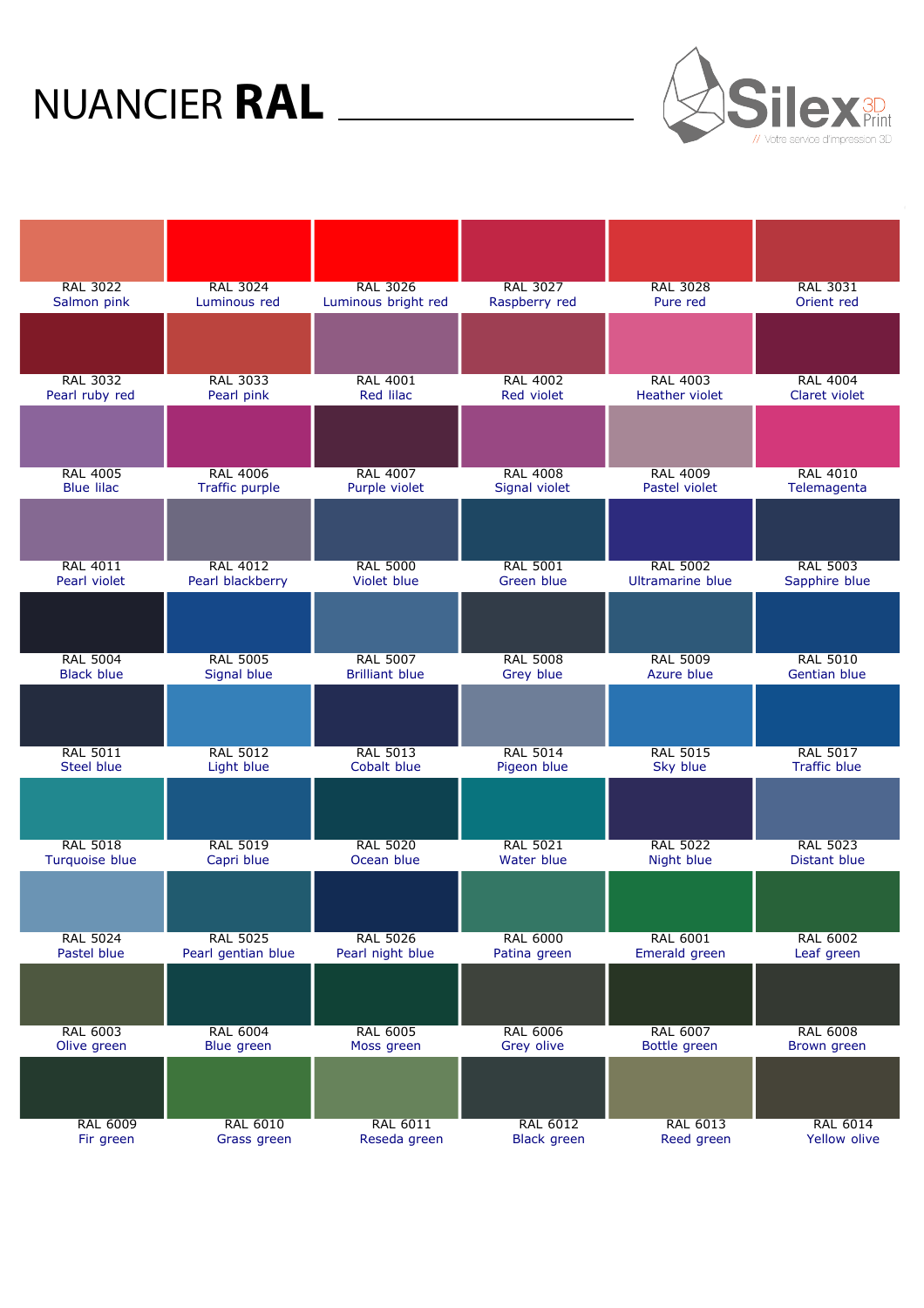$\rightarrow$ 



| <b>RAL 6015</b>       | <b>RAL 6016</b> | <b>RAL 6017</b>    | <b>RAL 6018</b> | <b>RAL 6019</b>  | <b>RAL 6020</b> |
|-----------------------|-----------------|--------------------|-----------------|------------------|-----------------|
| <b>Black green</b>    | Turquoise green | May green          | Yellow green    | Pastel green     | Chrome green    |
|                       |                 |                    |                 |                  |                 |
| <b>RAL 6021</b>       | <b>RAL 6022</b> | <b>RAL 6024</b>    | <b>RAL 6025</b> | <b>RAL 6026</b>  | <b>RAL 6027</b> |
| Pale green            | Olive drab      | Traffic green      | Fern green      | Opal green       | Light green     |
|                       |                 |                    |                 |                  |                 |
| <b>RAL 6028</b>       | <b>RAL 6029</b> | <b>RAL 6032</b>    | <b>RAL 6033</b> | <b>RAL 6034</b>  | <b>RAL 6035</b> |
| Pine green            | Mint green      | Signal green       | Mint turquoise  | Pastel turquoise | Pearl green     |
|                       |                 |                    |                 |                  |                 |
| <b>RAL 6036</b>       | <b>RAL 6037</b> | <b>RAL 6038</b>    | <b>RAL 7000</b> | <b>RAL 7001</b>  | <b>RAL 7002</b> |
| Pearl opal green      | Pure green      | Luminous green     | Squirrel grey   | Silver grey      | Olive grey      |
|                       |                 |                    |                 |                  |                 |
| <b>RAL 7003</b>       | <b>RAL 7004</b> | <b>RAL 7005</b>    | <b>RAL 7006</b> | <b>RAL 7008</b>  | <b>RAL 7009</b> |
| Moss grey             | Signal grey     | Mouse grey         | Beige grey      | Khaki grey       | Green grey      |
|                       |                 |                    |                 |                  |                 |
| <b>RAL 7010</b>       | <b>RAL 7011</b> | <b>RAL 7012</b>    | <b>RAL 7013</b> | <b>RAL 7015</b>  | <b>RAL 7016</b> |
| <b>Tarpaulin grey</b> | Iron grey       | <b>Basalt grey</b> | Brown grey      | Slate grey       | Anthracite grey |
|                       |                 |                    |                 |                  |                 |
| <b>RAL 7021</b>       | <b>RAL 7022</b> | <b>RAL 7023</b>    | <b>RAL 7024</b> | <b>RAL 7026</b>  | <b>RAL 7030</b> |
| <b>Black grey</b>     | Umbra grey      | Concrete grey      | Graphite grey   | Granite grey     | Stone grey      |
|                       |                 |                    |                 |                  |                 |
| <b>RAL 7031</b>       | <b>RAL 7032</b> | <b>RAL 7033</b>    | <b>RAL 7034</b> | <b>RAL 7035</b>  | <b>RAL 7036</b> |
| Blue grey             | Pebble grey     | Cement grey        | Yellow grey     | Light grey       | Platinum grey   |
|                       |                 |                    |                 |                  |                 |
| <b>RAL 7037</b>       | <b>RAL 7038</b> | <b>RAL 7039</b>    | <b>RAL 7040</b> | <b>RAL 7042</b>  | <b>RAL 7043</b> |
| Dusty grey            | Agate grey      | Quartz grey        | Window grey     | Traffic grey A   | Traffic grey B  |
|                       |                 |                    |                 |                  |                 |
| <b>RAL 7044</b>       | <b>RAL 7045</b> | <b>RAL 7046</b>    | <b>RAL 7047</b> | <b>RAL 7048</b>  | <b>RAL 8000</b> |
| Silk grey             | Telegrey 1      | Telegrey 2         | Telegrey 4      | Pearl mouse grey | Green brown     |